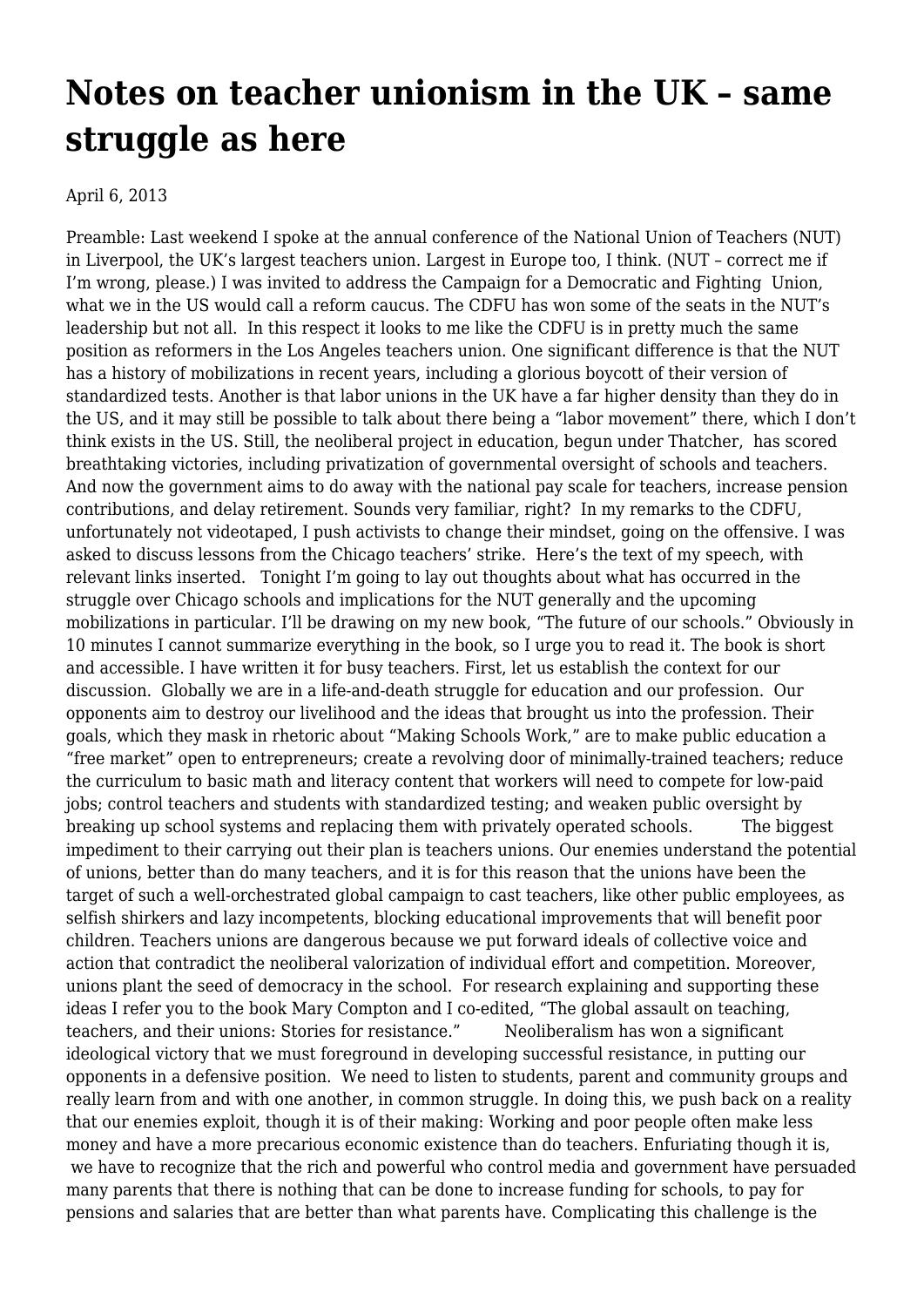racial, class, and language divide that often occurs between teachers and working class and poor parents and their communities. We have much to learn from the victory of [CORE, \(Caucus of](http://www.coreteachers.com/) [Rank and File Educators\),](http://www.coreteachers.com/) the reformers who won the leadership of the Chicago Teachers Union (CTU). At the same time, Chicago's history as a city and school system make many factors in the union's development singular. This may seem self-evident, but I have found that many teacher union activists want to be told what to do, based on CORE's success. We need to remember that there is no template. Chicago had a significant history of parent and community organization that preceded CORE's victory. While CORE has developed and strengthened alliances with poor and working parents of color, parents' self-organization preceded CORE's election to union office. Community and parent groups in Chicago had organized on school closings, and CORE benefited from this legacy. CORE's commitment to social justice helped the union to win over many radical teachers not previously active in the union but here too, CORE drew on the existing resource of [Teachers for Social Justice,](http://www.teachersforjustice.org/) a group of young, radical teachers committed to social justice in education. CORE was also assisted by the work of activist/scholars, [especially Pauline Lipman.](http://www.democracynow.org/2012/9/10/chicago_teachers_strike_could_portend_referendum) Though they may not have seen their work through the lens I use to explain it, social movement teacher unionism, they were, in fact, developing a social movement of teachers, with the union providing the filament that kept the fabric whole. How might we apply this to the NUT? Based on what I have heard in debates during Conference, I think you have laid much of the ground work to be a social movement teachers union. What's needed now is to make that shift conscious, using it to guide every element of union life. Your message in every campaign must educate members and persuade parents and community that you – not the politicians and bankers – are the real defenders of children. Consider how you discuss the elimination of the national pay scale. Certainly this reform harms teachers and the profession. But the political meaning of eliminating the national pay scale must be your message. This reform is intended to make schools more unequal, to give some students access to a professional teaching force while subjecting others, the vast majority, likely those who are most needing of high-quality instruction, to a revolving door of low paid instructors. THIS is the key message to take to the public in your campaign about eliminating the national pay scale. Embed the need to protect teaching as a profession in that larger political story. Take back the ideological terrain and the narrative that has been stolen. It is we who are the defenders of children from poor and working families, of all children, not the politicians, corporate profiteers, and bankers. Likewise with pensions. Strike action, no matter how militant, will be undercut if the pension issue is not linked to a demand for the bankers to pay their fair share for education. The precise demand I leave to those with more knowledge of the particulars. I think you get my point. This is a war for people's minds. There are many more parents than there are teachers – and it is them to whom we direct our slogans. If you want to fight and win on OFSTED [note: the body doing inspections of schools], as I agree you must, cast this in ways that addresses parents' fears about school quality. Again, you know the particulars better than I do, but since OFSTED has been privatized, I'd like a campaign that says "Don't let the profiteers control your children's school."

 I'll close with one suggestion. The Chicago Teachers Union produced a remarkable document, ["The schools Chicago students deserve."](http://www.ctunet.com/quest-center/research/the-schools-chicagos-students-deserve) This is their vision for educational change. They name educational apartheid and describe how students have been harmed by the reforms put in place to make schools work. The union exposes tax breaks given to banks and corporations and demands that this money be used to fund programs needed for students' well-being, from smaller classes to libraries, the arts, and support services. It exposes the racism in the system's unequal allocation of resources to schools. One has to read well into the booklet before seeing any mention of teachers' economic demands. These important bread-and-butter demands are configured as one key support for quality schools, but not the only one, and not the first. This was the message the union took to members, parents and community. Their strike was for public education. Because of the coaltionbuilding the union had done over many months, the news media could not persuade Chicago parents or community that the strike was waged by selfish teachers out to line their pockets at the expense of students. Before the vote to strike, members had been tested in mobilizations; teachers